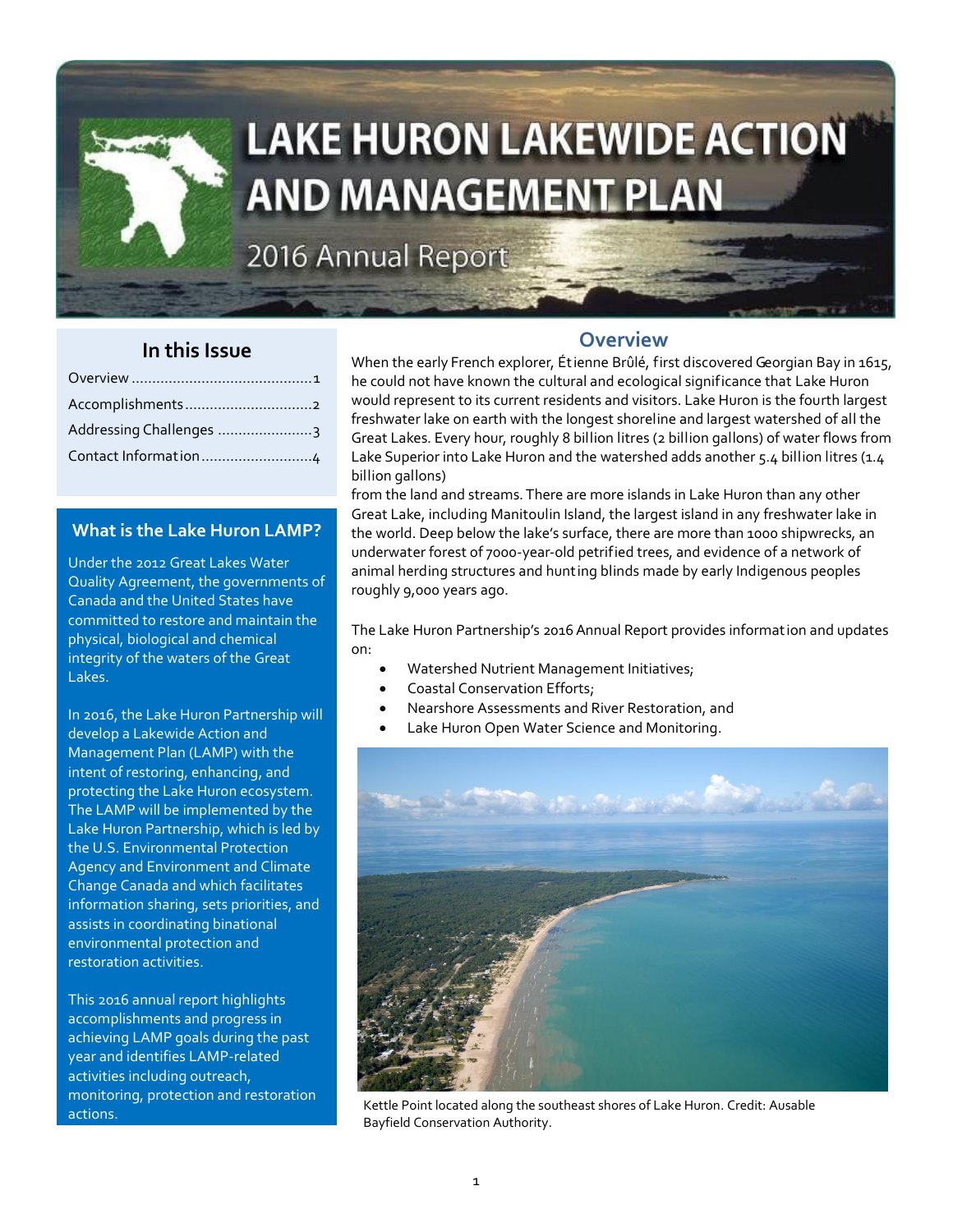

# LAKE HURON LAKEWIDE ACTION AND MANAGEMENT PLAN

2016 Annual Report

### **Accomplishments**

### *Watershed Nutrient Management Initiatives*

A Canadian federal-provincial Great Lakes Agricultural Stewardship Initiative is helping Ontario farmers from the southeast shores of Lake Huron to identify priority actions that will improve soil health, reduce soil and nutrient loss, and improve pollinator health.

In south-eastern Georgian Bay, the Government of Canada's Lake Simcoe/South-eastern Georgian Bay Clean-up Fund is support ing projects that reduce nutrient and sediment pollution and conserve aquat ic habitat. This fund enabled the Nottawasaga Valley Conservation Authority (NVCA) to identify 'hotspots' of nutrient sources, potential climate change impacts and methods of protecting ecologically sensitive land. In 2015, the NVCA worked with 75 landowners to divert 747 kilograms (1,646 pounds) of phosphorus and 145 tonnes (160 tons) of sediment from receiving waters by installing over 3,500 metres (11,482 feet) of livestock fencing. More than 100,000 native plants, trees and shrubs were planted by 1,000 volunteers.



Installation of an earthen berm with drain and grassed waterway. Credit: Pine River Watershed Initiative Network.

Michigan's Department of Agriculture and Rural Development administers a voluntary, proactive Michigan Agriculture Environmental Assurance Program (MAEAP) that targets the agricultural industry to ensure that producers are engaged in cost-effective pollution prevention practices in compliance with environmental regulat ions. Recent figures indicate that over 400 farms have been certified under the MAEAP program within the Saginaw Bay watershed alone. Over the past few years, the Great Lakes Restoration Initiative has provided over US \$18 Million to implement 45 phosphorus control projects within the Saginaw Bay watershed. As a result of these

projects, approximately 21,407 hectares (52,900 acres) were enrolled in various conservat ion practices (e.g., residue management, grass waterways, filter strips) with an estimated reduction of 38,102 metric tons (42,000 tons) of sediment and 50,394 kilograms (111,100 pounds) of phosphorus diverted from streams.

### *Coastal Conservation*

Some of the greatest biodiversity within the Lake Huron watershed is located within the coastal and shallow water zones. Efforts to protect and restore this ecologically rich area are ongoing within Ontario and Michigan. In Ontario, the Lake Huron Centre for Coastal Conservat ion is working with federal and provincial agencies and community groups to develop a *'Huron Fringe Coastal Action Plan'* for the area between Sarnia and the Bruce Peninsula.



The Huron Fringe coastal system and the Ausable River Channel. Credit: Ausable Bayfield Conservation Authority.

Invasive species, including the Common Reed (*Phragmites),* continue to be of significant concern to the public and resource managers as they displace native species and habitat and threaten the social, cultural and economic interaction with the coast. The Kettle and Stony Point First Nation of Sarnia, Ontario began a two-year control effort involving spraying, rolling, burning and cutt ing *Phragmites* along the shore and drainage ditches. Success is evident as a number of species at risk, including the Least Bittern and the Eastern Musk Turtle, have returned to some of these areas. The Ontario Phragmites Working Group and the Ontario Invasive Species Plant Council provide technical support to groups throughout the province who map, remove and control *Phragmites* through an integrated approach, including the Bruce Peninsula Biosphere Association and the NVCA.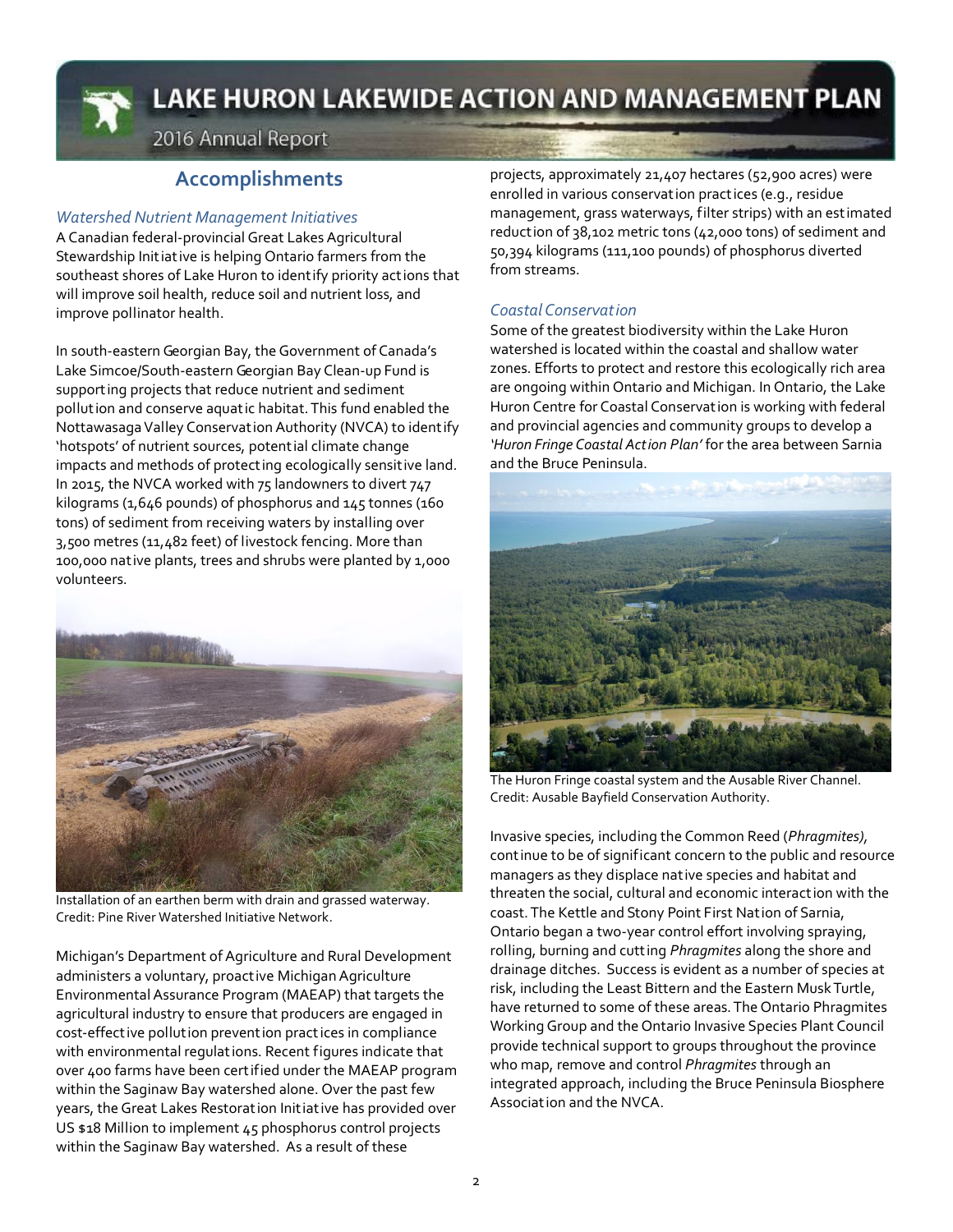

# LAKE HURON LAKEWIDE ACTION AND MANAGEMENT PLAN

### 2016 Annual Report

In Michigan, a Comprehensive Invasive Phragmites Management Planning Program provides regional, long-term strategic management and restoration of *Phragmites*-infested coastal wetlands and coastal habitats in Saginaw Bay. More than 293 hectares (725 acres) are targeted for treatment using an integrated, adaptive approach. The Upper Peninsula Phragmites Coalition is also training stewardship groups to control *Phragmites* on 242 hectares (600 acres) of land including locations within the Lake Huron Watershed.



Invasive *Phragmites* threatens the nearshores and terrestrial biodiversity. Credit: Ausable Bayfield Conservation Authority.

### *Nearshore and Tributary Assessment and Restoration*

With the lower productivity of the open waters, nearshore and tributary fish populations are of increasing importance to natural resource managers. Shoreline development and alteration, aquatic invasive species, dams and barriers, and climate-related water level change are responsible for much of the degraded water quality and habitat conditions found in these areas. Both Canada and the U.S. have ongoing initiatives that are addressing nearshore water quality and habitat in Lake Huron.



Walleye spawning habitat restoration project Key River, Ontario. Credit: Eastern Georgian Bay Stewardship Council.

In Ontario, the Eastern Georgian Bay Stewardship Council recently received Government of Canada support to work with resource managers, First Nations and local community groups to assess spawning, nursery, and foraging habitat for migrating fish species. Fish habitat significance, function and connectivity assessments are underway to improve the understanding of tributary conditions and ident ify priority restoration sites within Eastern Georgian Bay. In 2015, approximately 400 square metres (4,305 square feet) of Walleye spawning habitat were enhanced at two sites on the Key River and a second restoration project will take place in 2017.

In Michigan, the Upper Midwest and Great Lakes Landscape Conservat ion Cooperative (UMGL/LCC) is initiating a collaborative process to understand the current state of coastal wetland conservation and facilitate the identification of regional coastal wetland conservat ion goals. Through a Landscape Conservat ion Design process, the UMGL/LCC is bringing together the coastal wetland conservation community (including federal, state, and local government agencies, and non-government organizations) to identify high priority coastal wetland conservat ion projects. The geographic extent of this initiative extends from northern Saginaw Bay, south to western Lake Erie. This conservat ion design process is also intended to help conservation agencies, organizations, and funders target resources to these high priority sites.

### **Addressing Challenges**

The story of Lake Huron is one of dramatic ecological change. Nutrient levels, lake productivity and overall biological diversity of the open waters have significantly declined over the years, due in part to invasive filter-feeding Dreissenids (zebra and quagga mussels) and other invasive species like the spiny water flea and round goby. In the fall of 2015, the Lake Huron Partnership hosted a meeting in Alpena, Michigan with 100 part icipants to share scientific information and discuss ecosystem condition, trends and science priorities. Part icipants agreed that additional science and monitoring is needed to better understand the flow and cycling of nutrients within the lake, and how the flow of nutrients is influenced by invasive species.

In 2016, National Oceanic and Atmospheric Administration (NOAA) will sample sites within Saginaw Bay every two weeks from June to October to measure water temperature, clarity, nutrients, phytoplankton and algae. A Realt ime Coastal Observat ions Network buoy will be deployed in Saginaw Bay to